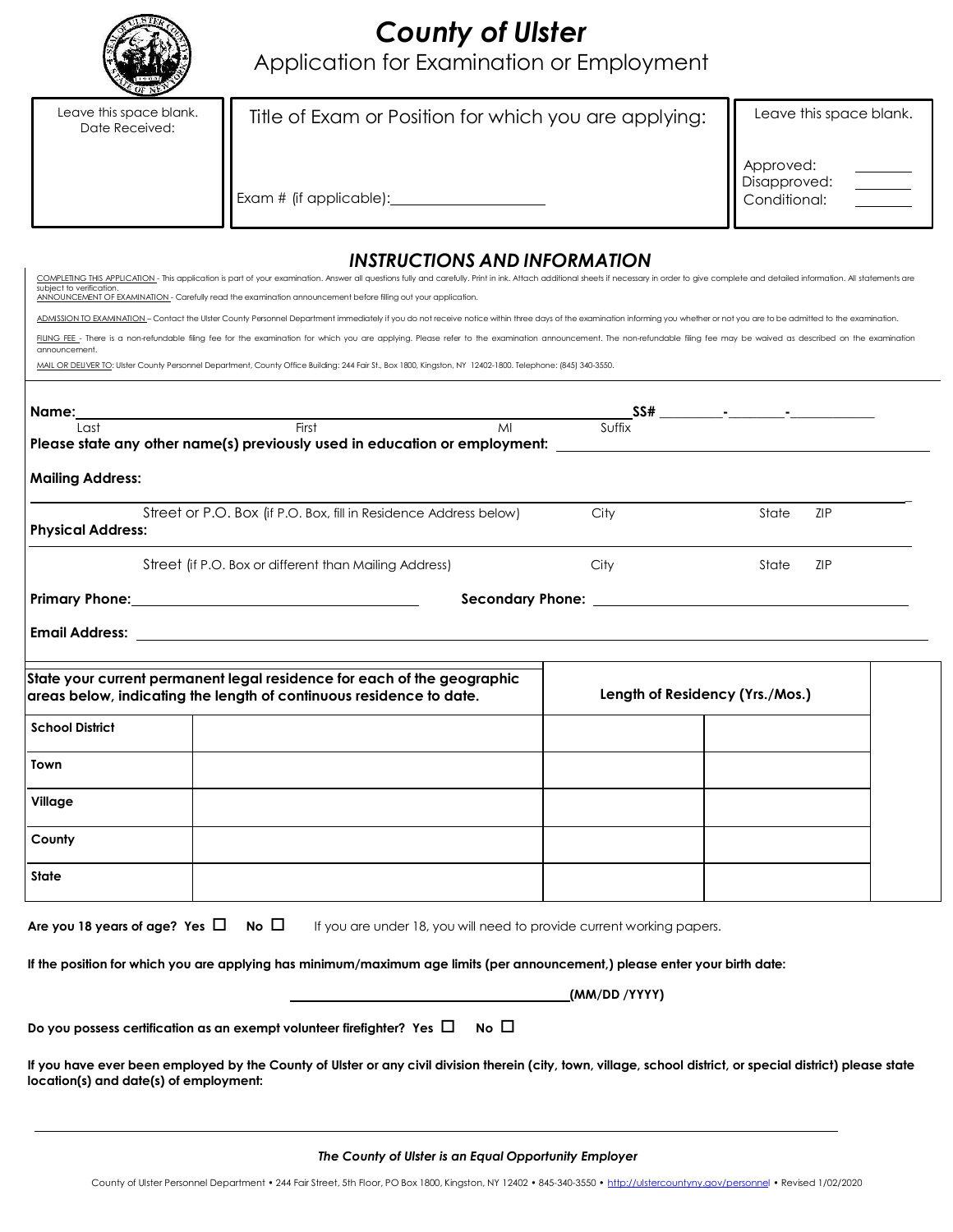1. Are you now serving or have you ever served in the Armed Forces of the United States on a full-time active duty basis other than active duty for training purposes?

Yes  $\Pi$  No  $\Pi$ 

## **If "No", omit questions 2 through 5.**

2. If you served in the Armed Forces of the United States, did you receive a discharge which was other than honorable? Yes  $\Box$  No  $\Box$ NOTE: A DISHONORABLE DISCHARGE OR BAD CONDUCT DOES NOT AUTOMATICALLY DISQUALIFY YOU.

3. Did you serve in the Armed Forces of the United States during any of the following periods?

A. December 7, 1941 to December 31, 1946

B. June 27, 1950 to January 31, 1955

C. December 22, 1961 to May 7, 1975

### **D. August 2, 1990 to "date to be determined"**

E. U.S. Public Health Service: July 29, 1945 to

December 31, 1946, or June 27, 1950 to July 3, 1952 Yes  $\square$  No  $\square$ 

following conflicts?

F. Lebanon - June 1, 1983 to December 1, 1987

- G. Grenada October 23, 1983 to November 21, 1983
- H. Panama December 20, 1989 to January 31, 1990

# Yes  $\square$  No  $\square$

I. I am currently on active duty (for other than training purposes).

### Yes  $\square$  No  $\square$

4. Since January 1, 1951, have you ever used additional credits as a veteran for **appointment** to any position in the public employment of New York State or any of its civil divisions?

Yes  $\square$  No  $\square$ 

5. Are you: A non – disabled war veteran

A disabled war veteran

Disabled and non-disabled war veterans who are eligible for additional credits must submit an application for veterans' credits. Candidates who wish to claim veterans' credits on an examination should request this application from the Ulster County Personnel Department. The completed forms must be received in the office before the eligible list for this examination is established.

6. Do you have a valid license to operate a motor vehicle in New York State? Yes - Class No

7. FOR EXAMINATION PURPOSES ONLY: Check below if you desire special status because you are a:

A. Sabbath Observer and cannot be tested on Saturdays for religious reasons.

Did you receive an expeditionary medal for any of the B. Comes Disabled Person: Indicate type of assistance required under "REMARKS" on the last page of this application.

> 8. **EXAMINATIONS IN OTHER JURISDICTIONS** - Candidates wishing to participate in additional examinations for New York State or other jurisdictions on the same day, must apply individually to each jurisdiction. If you intend to do this indicate, under "REMARKS" on the last page of this application, the jurisdictions to which you have applied, and the examination site at which you plan to compete. New York State examinations must be taken at state examination sites. Requests for this type of consideration may not be approved if received after the announced last file date for the examination.

The following sections on education and work experience must be filled in completely. A resume is not sufficient.

| 9. Have you graduated from high school? Yes $\square$ No $\square$                                                           |                                                                       |                         |                        | If not, what grade did you complete?_ |                               |                                          |                  |                   |
|------------------------------------------------------------------------------------------------------------------------------|-----------------------------------------------------------------------|-------------------------|------------------------|---------------------------------------|-------------------------------|------------------------------------------|------------------|-------------------|
|                                                                                                                              |                                                                       |                         |                        |                                       |                               |                                          |                  |                   |
| Address:                                                                                                                     |                                                                       |                         |                        |                                       |                               |                                          |                  |                   |
|                                                                                                                              |                                                                       |                         |                        |                                       |                               |                                          |                  |                   |
| For College, University, Professional, Technical and other schools or special courses, please provide copies of transcripts. |                                                                       |                         |                        |                                       |                               |                                          |                  |                   |
| Name of school and its location                                                                                              | Dates of<br>Attendance<br>From: $/$ To: $/$ - (month/year)<br>$\_$ To | Full or<br>Part<br>Time | # of years<br>credited | Did you<br>Graduate?                  | Type of<br>Course<br>or Major | No. of<br>College<br>Credits<br>Received | Degree<br>Earned | Date of<br>Degree |
|                                                                                                                              | $\_$ To $/$                                                           |                         |                        |                                       |                               |                                          |                  |                   |
|                                                                                                                              | $\_$ To $/$                                                           |                         |                        |                                       |                               |                                          |                  |                   |
|                                                                                                                              | $\_$ To                                                               |                         |                        |                                       |                               |                                          |                  |                   |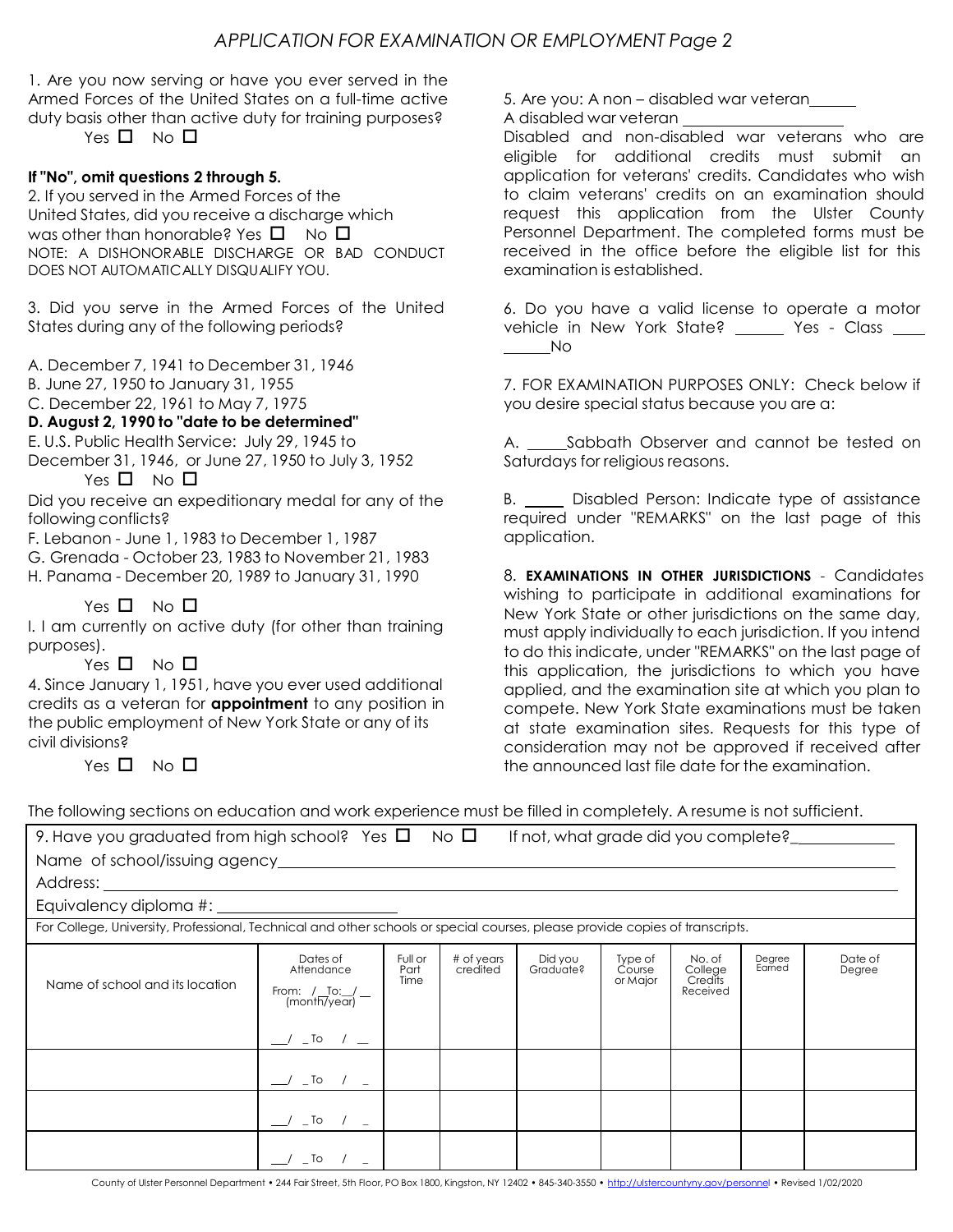# *APPLICATION FOR EXAMINATION OR EMPLOYMENT Page 3*

| and as a separate employment. (If more space is needed, attach 8 "x 11" sheets of paper using the same format.)                                                                                                                  |  |                         |                           |                    |                | 10. DESCRIPTION OF EXPERIENCE: In listing your experience, be more specific in describing those which relate to the position for which<br>you are applying. Begin with your most recent employment. You are responsible for submitting an accurate, adequate and clear description of<br>your experience. Omissions or vagueness will not be resolved in your favor. Includ<br>announcement). If your title or duties changed materially in the course of your service in any one organization, indicate such change clearly |  |
|----------------------------------------------------------------------------------------------------------------------------------------------------------------------------------------------------------------------------------|--|-------------------------|---------------------------|--------------------|----------------|------------------------------------------------------------------------------------------------------------------------------------------------------------------------------------------------------------------------------------------------------------------------------------------------------------------------------------------------------------------------------------------------------------------------------------------------------------------------------------------------------------------------------|--|
| Length of Employment (Mo/Yr)                                                                                                                                                                                                     |  | Firm Name               | Address<br>City and State |                    |                | <b>Type of Business</b>                                                                                                                                                                                                                                                                                                                                                                                                                                                                                                      |  |
| From $\frac{1}{\sqrt{2}}$ $\frac{1}{\sqrt{2}}$                                                                                                                                                                                   |  |                         |                           |                    |                |                                                                                                                                                                                                                                                                                                                                                                                                                                                                                                                              |  |
| Your Exact Title                                                                                                                                                                                                                 |  | Name of your Supervisor |                           | Supervisor's Title |                | No. of hours worked per week:<br><b>PT</b><br>Volunteer<br>FT.                                                                                                                                                                                                                                                                                                                                                                                                                                                               |  |
| DUTIES: Describe the nature of the work personally performed by you, with estimates of percentages of time spent on each type of work.<br>State size and kind of working force, if any, supervised by you and the extent of such |  |                         |                           |                    |                |                                                                                                                                                                                                                                                                                                                                                                                                                                                                                                                              |  |
|                                                                                                                                                                                                                                  |  |                         |                           |                    |                |                                                                                                                                                                                                                                                                                                                                                                                                                                                                                                                              |  |
|                                                                                                                                                                                                                                  |  |                         |                           |                    |                |                                                                                                                                                                                                                                                                                                                                                                                                                                                                                                                              |  |
|                                                                                                                                                                                                                                  |  |                         |                           |                    |                |                                                                                                                                                                                                                                                                                                                                                                                                                                                                                                                              |  |
|                                                                                                                                                                                                                                  |  |                         |                           |                    |                |                                                                                                                                                                                                                                                                                                                                                                                                                                                                                                                              |  |
| Length of Employment (Mo/Yr)                                                                                                                                                                                                     |  | Firm Name               | Address                   |                    | City and State | <b>Type of Business</b>                                                                                                                                                                                                                                                                                                                                                                                                                                                                                                      |  |
| From $\frac{1}{\sqrt{2}}$ To $\frac{1}{\sqrt{2}}$                                                                                                                                                                                |  |                         |                           |                    |                |                                                                                                                                                                                                                                                                                                                                                                                                                                                                                                                              |  |
| Your Exact Title                                                                                                                                                                                                                 |  | Name of your Supervisor |                           | Supervisor's Title |                | No. of hours worked per week:                                                                                                                                                                                                                                                                                                                                                                                                                                                                                                |  |
|                                                                                                                                                                                                                                  |  |                         |                           |                    |                | FT.<br><b>PT</b><br>Volunteer                                                                                                                                                                                                                                                                                                                                                                                                                                                                                                |  |
|                                                                                                                                                                                                                                  |  |                         |                           |                    |                |                                                                                                                                                                                                                                                                                                                                                                                                                                                                                                                              |  |
|                                                                                                                                                                                                                                  |  |                         |                           |                    |                |                                                                                                                                                                                                                                                                                                                                                                                                                                                                                                                              |  |
|                                                                                                                                                                                                                                  |  |                         |                           |                    |                |                                                                                                                                                                                                                                                                                                                                                                                                                                                                                                                              |  |
|                                                                                                                                                                                                                                  |  |                         |                           |                    |                |                                                                                                                                                                                                                                                                                                                                                                                                                                                                                                                              |  |
| Length of Employment (Mo/Yr)                                                                                                                                                                                                     |  | Firm Name               | Address                   |                    | City and State | <b>Type of Business</b>                                                                                                                                                                                                                                                                                                                                                                                                                                                                                                      |  |
| From $\frac{1}{\sqrt{2}}$ $\frac{1}{\sqrt{2}}$ To $\frac{1}{\sqrt{2}}$                                                                                                                                                           |  |                         |                           |                    |                |                                                                                                                                                                                                                                                                                                                                                                                                                                                                                                                              |  |
| Your Exact Title                                                                                                                                                                                                                 |  | Name of your Supervisor |                           | Supervisor's Title |                | No. of hours worked per week:                                                                                                                                                                                                                                                                                                                                                                                                                                                                                                |  |
|                                                                                                                                                                                                                                  |  |                         |                           |                    |                | FT PT Volunteer                                                                                                                                                                                                                                                                                                                                                                                                                                                                                                              |  |
|                                                                                                                                                                                                                                  |  |                         |                           |                    |                |                                                                                                                                                                                                                                                                                                                                                                                                                                                                                                                              |  |
|                                                                                                                                                                                                                                  |  |                         |                           |                    |                |                                                                                                                                                                                                                                                                                                                                                                                                                                                                                                                              |  |
|                                                                                                                                                                                                                                  |  |                         |                           |                    |                |                                                                                                                                                                                                                                                                                                                                                                                                                                                                                                                              |  |
|                                                                                                                                                                                                                                  |  |                         |                           |                    |                |                                                                                                                                                                                                                                                                                                                                                                                                                                                                                                                              |  |
|                                                                                                                                                                                                                                  |  |                         |                           |                    |                |                                                                                                                                                                                                                                                                                                                                                                                                                                                                                                                              |  |
| Length of Employment (Mo/Yr)                                                                                                                                                                                                     |  | Firm Name               | Address                   |                    | City and State | Type of Business                                                                                                                                                                                                                                                                                                                                                                                                                                                                                                             |  |
| From $\sqrt{2}$ To $\sqrt{2}$                                                                                                                                                                                                    |  |                         |                           |                    |                |                                                                                                                                                                                                                                                                                                                                                                                                                                                                                                                              |  |
| Your Exact Title                                                                                                                                                                                                                 |  | Name of your Supervisor |                           | Supervisor's Title |                | No. of hours worked per week:<br>FT.<br>PT<br>Volunteer                                                                                                                                                                                                                                                                                                                                                                                                                                                                      |  |
|                                                                                                                                                                                                                                  |  |                         |                           |                    |                |                                                                                                                                                                                                                                                                                                                                                                                                                                                                                                                              |  |
|                                                                                                                                                                                                                                  |  |                         |                           |                    |                |                                                                                                                                                                                                                                                                                                                                                                                                                                                                                                                              |  |
|                                                                                                                                                                                                                                  |  |                         |                           |                    |                |                                                                                                                                                                                                                                                                                                                                                                                                                                                                                                                              |  |
|                                                                                                                                                                                                                                  |  |                         |                           |                    |                |                                                                                                                                                                                                                                                                                                                                                                                                                                                                                                                              |  |
|                                                                                                                                                                                                                                  |  |                         |                           |                    |                |                                                                                                                                                                                                                                                                                                                                                                                                                                                                                                                              |  |